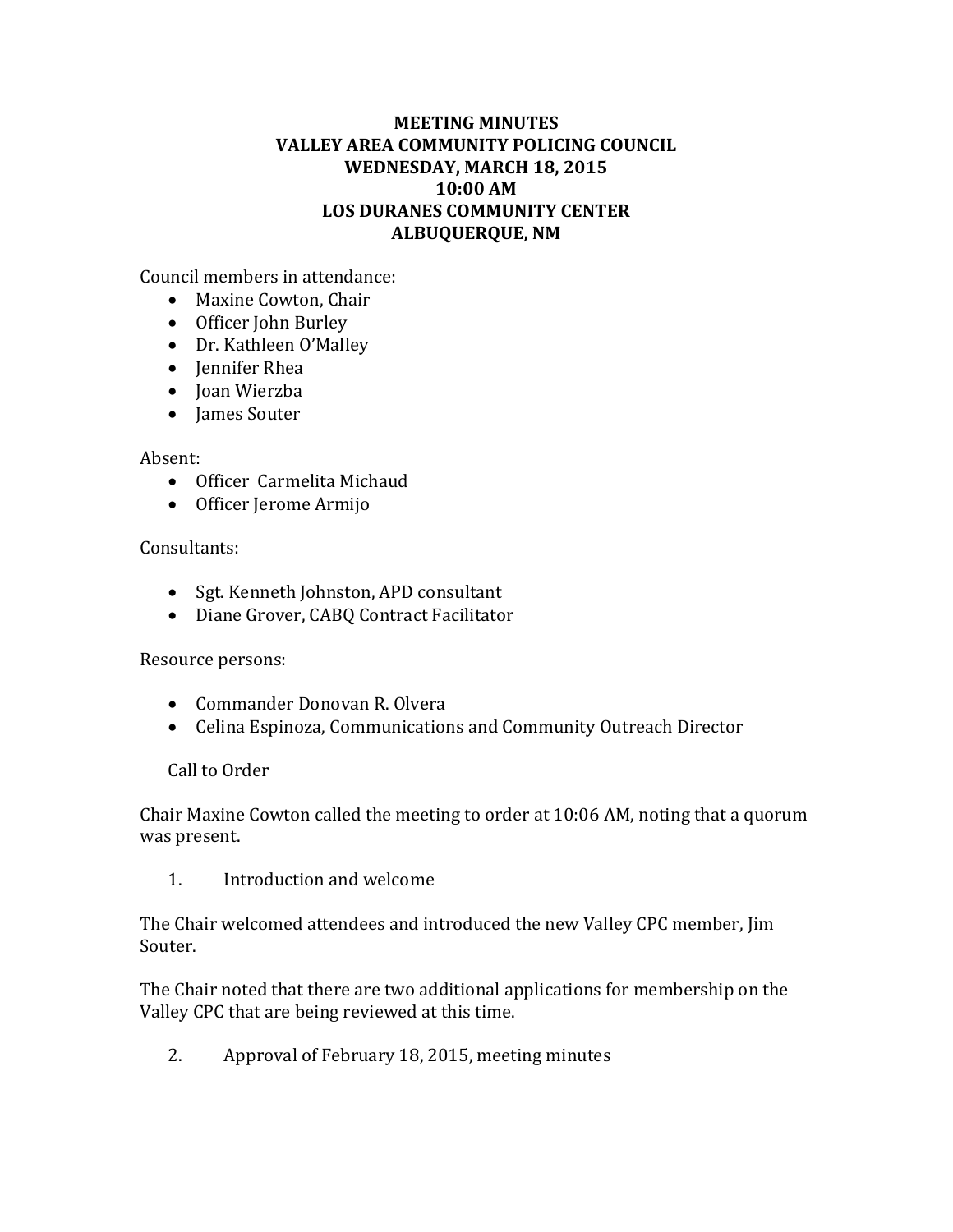Officer Burley moved to approve February 18, 2015, minutes; Dr. O'Malley seconded. The minutes were approved unanimously.

3. Approval of March 18, 2015, agenda

Ms. Wierzba moved to approve the March 18, 2015, agenda; Ms. Rhea seconded; all were in favor. March 18, 2015, Agenda approved unanimously.

4. APD Report for March, 2015

Recommended web site for Council members:

[www.crimemapping.com](http://www.crimemapping.com/) gives crime statistics by command (i.e. Valley Area Command) or by types of crime. Last month's report showed armed robberies from Rio Grande to I-25 along I-40. Parameter for time spans between 3 days and 4 months are available.

Commander Olvera announced the future web site for the Valley Area Command and expects it to be available by the end of April. [www.neareacommand.com](http://www.neareacommand.com/) has been established.

5. Jennifer Rhea Report on Citizen's Police Academy

Ms. Rhea and the Chair have been attending the Citizen's Police Academy. Ms. Rhea stated it is a 12 week program, 2 nights a week for 3 hours a night. Ms. Rhea highly recommends the course. The course notebook was presented to the Council.

Per Commander Olvera, of the 45 class participants some are neighborhood association members; CPC member; oversight members; community members and youth that want to be officers. Ms. Rhea encouraged members to attend the next class which is scheduled for May.

The chair stated that of the 1500 applicants there were 20 graduates. Sgt. Johnston gave some specifics about all the testing including personality tests, interviewing, lie detector tests and requirements of the trainees. After graduation there are continuing refresher courses every 6 months called "maintenance of effort" training (MOE). Specialized forces require additional focused training.

Ms. Wierzba stated that there has been a rash of break-ins in her Thomas Village neighborhood. She appreciates the extra policing that was done in her neighborhood during this period. Police have suggested neighbors keep garage doors closed.

6. Meeting adjourned